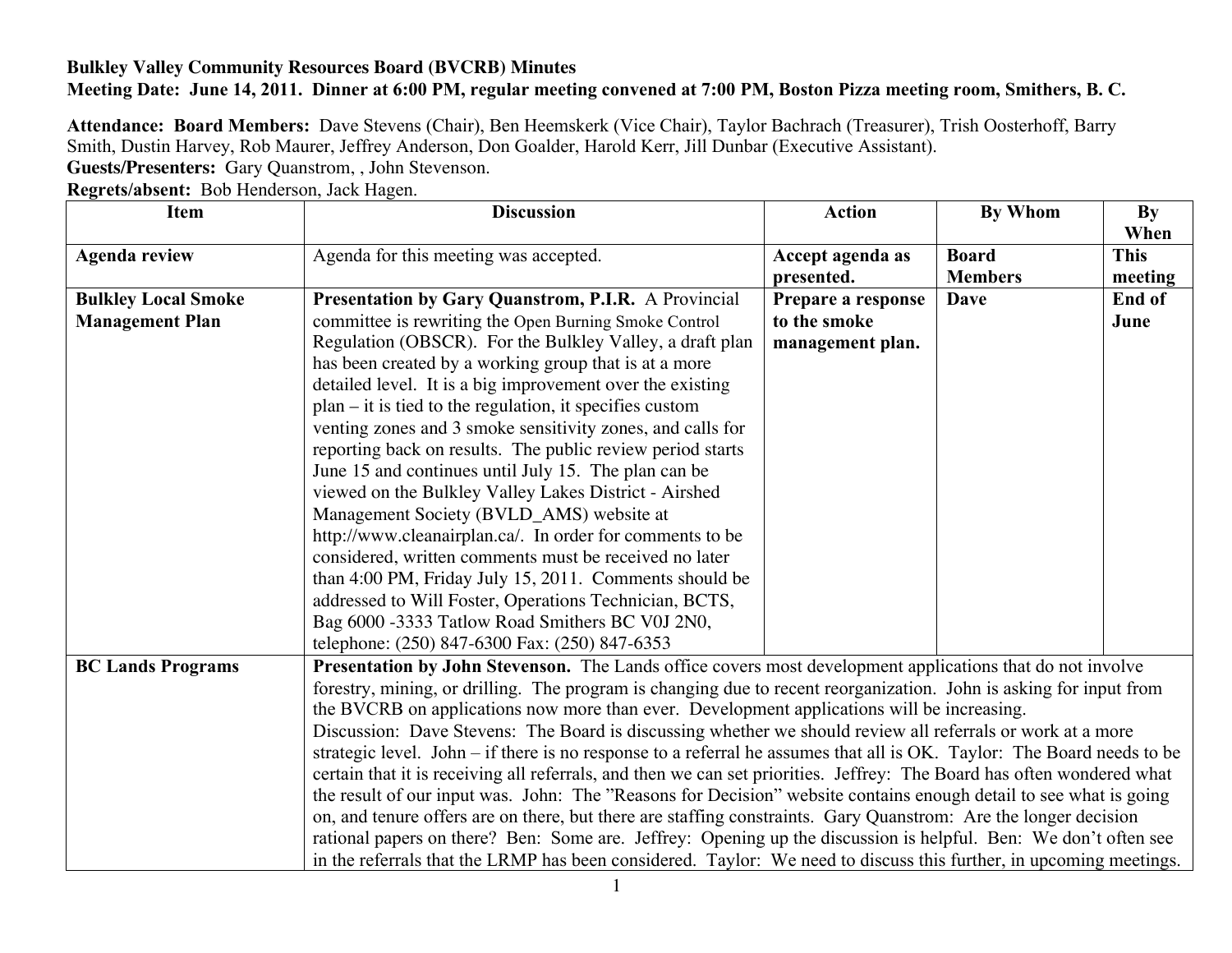| <b>Item</b>                                                       | <b>Discussion</b>                                                                                                                                                                                                                                                                                                                                                                                                                                                                                                                                                                                                                                                                                                                                                   | <b>Action</b>                                                                                     | By Whom              | <b>By</b><br>When |
|-------------------------------------------------------------------|---------------------------------------------------------------------------------------------------------------------------------------------------------------------------------------------------------------------------------------------------------------------------------------------------------------------------------------------------------------------------------------------------------------------------------------------------------------------------------------------------------------------------------------------------------------------------------------------------------------------------------------------------------------------------------------------------------------------------------------------------------------------|---------------------------------------------------------------------------------------------------|----------------------|-------------------|
| Minutes of May 10, 2011                                           | Minutes reviewed.                                                                                                                                                                                                                                                                                                                                                                                                                                                                                                                                                                                                                                                                                                                                                   | Approve minutes.                                                                                  | <b>Board</b>         | <b>This</b>       |
|                                                                   |                                                                                                                                                                                                                                                                                                                                                                                                                                                                                                                                                                                                                                                                                                                                                                     |                                                                                                   | <b>Members</b>       | meeting           |
| <b>Relationship with Bulkley</b><br><b>Valley Research Centre</b> | Ben: The BVRC will handle BVCRB finances. Invoices<br>will go to Kirsteen Laing, identified as to project or<br>operational, with cc to Taylor and project manager.<br>Kirsteen will report back quarterly or on demand. Re:                                                                                                                                                                                                                                                                                                                                                                                                                                                                                                                                        | <b>Look</b> into<br>acquiring a display<br>board.                                                 | <b>Jill Dunbar</b>   |                   |
|                                                                   | Wes Giesbrecht's suggestion that BVCRB have a Main<br>Street presence: The BVRC agrees that a Board member<br>can sit at their office for a couple of hours per week, for a<br>charge of \$75 per month. A display board can be set up<br>there as well, however, difference between BVRC and<br>CRB must be clear.                                                                                                                                                                                                                                                                                                                                                                                                                                                 | <b>Check with Steve</b><br><b>Osborn regarding</b><br>posting RAMP info<br>on Valley Vision.      | <b>Ben Heemskerk</b> |                   |
|                                                                   | The Valley Vision website could possibly be used to<br>provide public information regarding the RAMP process.<br>Jeffrey: Valley Vision provides great maps for planning<br>purposes. Taylor: Has created a Facebook page for the<br>BVCRB. The Board agrees that this can be used for<br>public info and awareness and asks that Taylor report back<br>in the fall on how this is proceeding.                                                                                                                                                                                                                                                                                                                                                                      | <b>Report to the</b><br><b>Board on</b><br>effectiveness of the<br><b>BVCRB Facebook</b><br>page. | <b>Taylor</b>        | Septemb<br>er     |
| Subcommittee                                                      | 1. Recreation                                                                                                                                                                                                                                                                                                                                                                                                                                                                                                                                                                                                                                                                                                                                                       |                                                                                                   |                      |                   |
| Reports/Issues/                                                   | RAMP: Ben Heemskerk: Plans are to move forward                                                                                                                                                                                                                                                                                                                                                                                                                                                                                                                                                                                                                                                                                                                      |                                                                                                   |                      |                   |
| Correspondence                                                    | with RAMP over the summer. By September the<br>recreation subcommittee will be partway through the<br>selection process and in the process of hiring a facilitator.<br>Any qualifying funds not spent on the summer process can<br>go towards winter RAMP. The Recreation subcommittee<br>will be at arm's length from the process. NW Community<br>College has agreed to use of its facilities for meetings on a<br>cost recovery basis, and classes may use this as a project.<br>David Dewit wants to be kept apprised of progress.<br>Discussion: The Board agrees that the recreation<br>subcommittee can move forward with the RAMP as<br>planned.<br>Gary Quanstrom: Who from government will sign<br>RAMP? Ben: Recreation Sites and Trails BC will use the |                                                                                                   |                      |                   |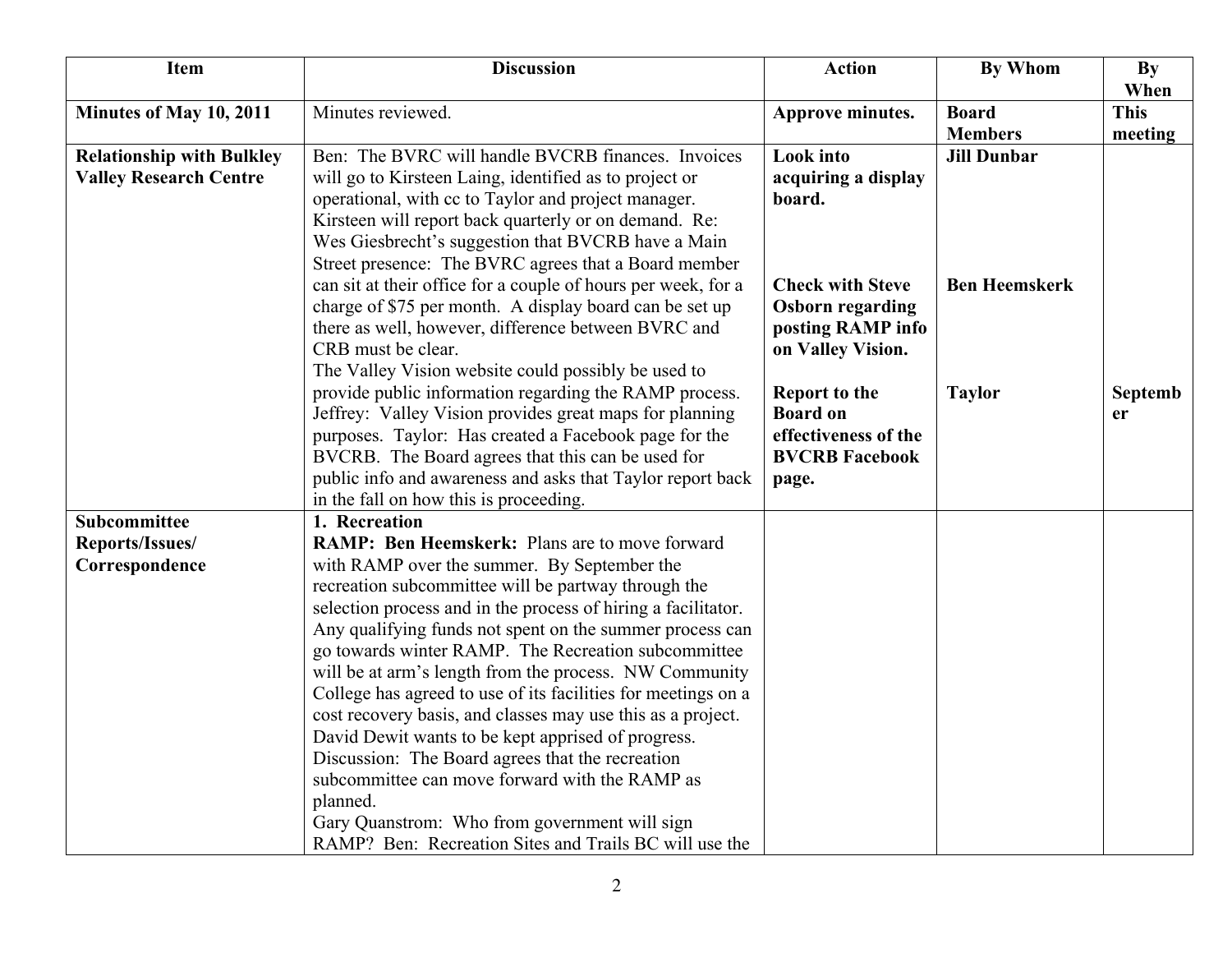| <b>Item</b>           | <b>Discussion</b>                                                                                                                                                                                                                                                                                                                                                                                                                                                                                                                                                                                                                                                                                                                                                                                                                                                                                                                                                                                                                                                                                                                                                                                                                                                                                                                                                   | <b>Action</b>                                    | <b>By Whom</b>                                                              | <b>By</b><br>When |
|-----------------------|---------------------------------------------------------------------------------------------------------------------------------------------------------------------------------------------------------------------------------------------------------------------------------------------------------------------------------------------------------------------------------------------------------------------------------------------------------------------------------------------------------------------------------------------------------------------------------------------------------------------------------------------------------------------------------------------------------------------------------------------------------------------------------------------------------------------------------------------------------------------------------------------------------------------------------------------------------------------------------------------------------------------------------------------------------------------------------------------------------------------------------------------------------------------------------------------------------------------------------------------------------------------------------------------------------------------------------------------------------------------|--------------------------------------------------|-----------------------------------------------------------------------------|-------------------|
|                       | plan to assign attributes to our public recreation resources<br>and to further protect and legitimize them.<br>2. Monitoring and Land Use Plans: Dave: A meeting<br>was held June 14 to discuss principles that Designated<br>Decision Makers (DDM) can use when deciding on issues<br>such as mountain pine beetle that are not covered in the<br>LRMP. Taylor: The Forest Service is planning to control<br>mountain pine beetle with harvesting. Some of the<br>harvesting would occur within Landscape Corridors or<br>other zones with constraints. Draft principles are: 1) No<br>net loss of identified values will occur as a result of<br>development, 2) DDM can consider adjustments to<br>constraints when mountain pine beetle control is critical to<br>maintaining forest values, 3) Connectivity of the landscape<br>should be maintained, 4) The BVCRB shall be involved.<br>Barry: Would be good to test these principles with some<br>example scenarios and some DDMs.<br>Jeffrey: Constraints were developed using scientific<br>principles. So there must be caution taken. Barry: The<br>proponent would need scientific backup and the DDM<br>would need scientific review. Dave: The goal is to have<br>draft principles by the end of June. Gary Quanstrom:<br>There is a paper by James Cuell that would provide some<br>background info. | <b>Continue working</b><br>on DDM<br>Principles. | <b>Monitoring and</b><br><b>Land Use</b><br><b>Planning</b><br>subcommittee |                   |
| <b>Administration</b> | Membership: Terms for Don Goalder and Ben<br>Heemskerk have expired. Don will not continue on the<br>Board. Ben has been reappointed as of this meeting.<br>Jeffrey Anderson and Harold Kerr have been appointed as<br>of this meeting. Emily McGiffen is stepping down. So<br>there is one vacancy. Nominations can be sent to Dave<br>Stevens.<br>Rosemary Fox from the member selection committee has<br>some ideas regarding value perspectives and will review<br>the Terms of Reference and provide input.                                                                                                                                                                                                                                                                                                                                                                                                                                                                                                                                                                                                                                                                                                                                                                                                                                                    |                                                  |                                                                             |                   |